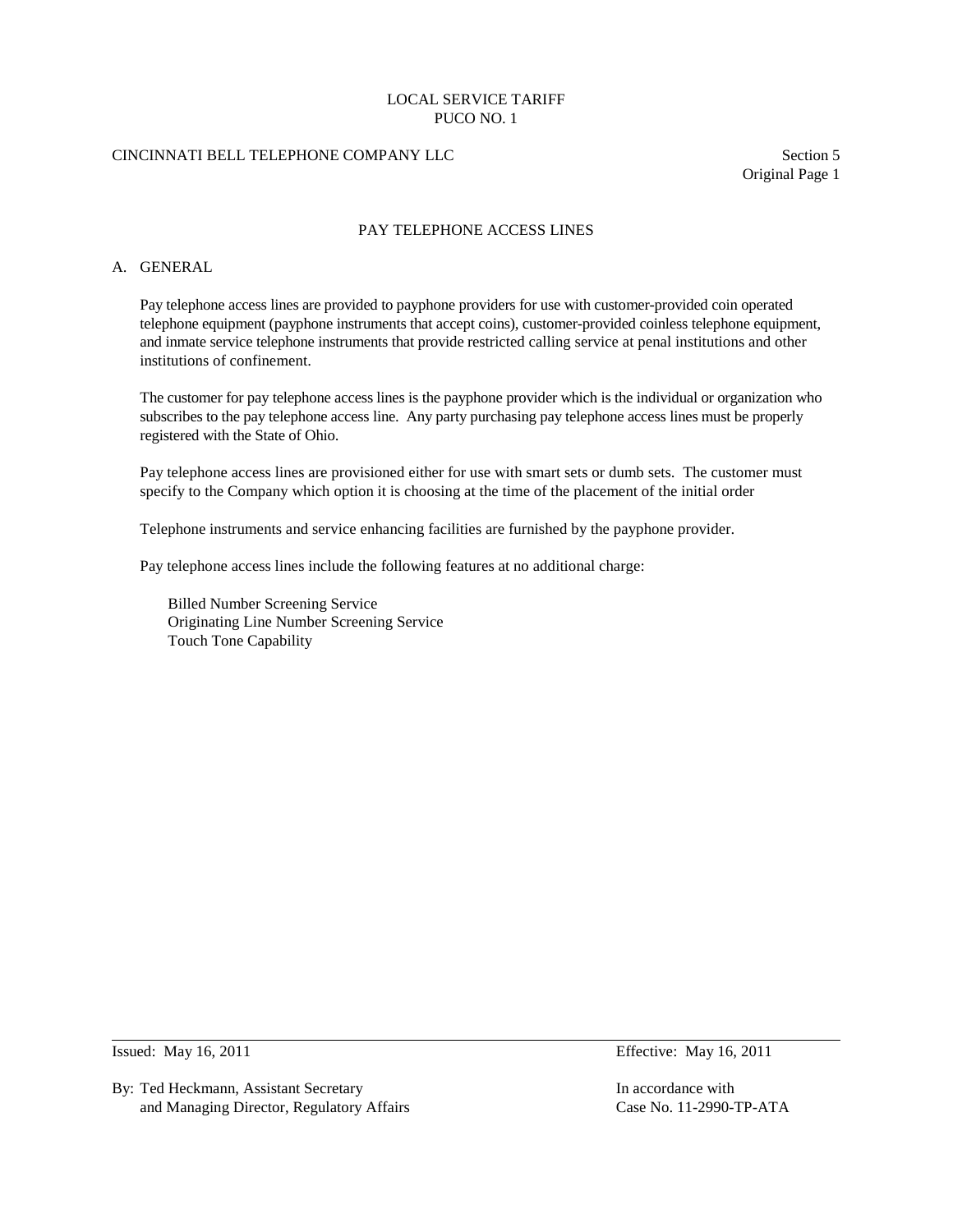# CINCINNATI BELL TELEPHONE COMPANY LLC Section 5

1st Revised Page 2 Cancels Original Page 2

### PAY TELEPHONE ACCESS LINES

#### B. TERMS AND CONDITIONS

Pay telephone access line customers must provide service in compliance with all state and/or federal rules and/or regulations regarding pay/public telephone service, alternative operator services, or any other services provided to the end user of the provider's payphone service. Failure to comply with this tariff or any related rule or order approved by this Commission or the FCC shall be grounds for disconnection. Pay telephone access lines may be denied or disconnected in accordance with Section 2, Part D.8. of this tariff. If service is temporarily denied, the customer must pay the nonresidence Restoral of Service Charge specified in Section 3, Part C.3.c. of this tariff for service to be restored.

Pay telephone access lines are provided for use with customer-provided coin operated or coinless telephone equipment and inmate service telephone instruments. Any use by occupants of the premises in which the telephone is located is considered incidental.

The customer is responsible for the installation, operation and maintenance of customer-provided public telephones used in connection with pay telephone access lines.

Customer-provided public telephones and equipment must be either registered in compliance with Part 68 of the FCC's Rules and Regulations or connected to the network behind an FCC-registered coupler.

Pay telephone access lines cannot be included on accounts containing other classes of service. A separate account is required for this offering at each location.

The local calling area for pay telephone access lines in a given exchange is the local calling area specified in Section 3, Part B.2. of this tariff for that exchange. (D)

(D)

(D)

Customer-provided public telephone service instruments are not required to receive incoming calls.

The pay telephone access line customer will be charged for Directory Assistance and Operator Service calls made over the pay telephone access lines to which the customer subscribes. (See the Company's Nonresidence Service Agreement - Local Telephone Services for the rates, terms and conditions for these services.)

Toll restriction is not provided with pay telephone access lines.

Pay telephone access lines do not include International Blocking Service (IBS). IBS is provided out of the Company's Access Service Tariff, PUCO No. 1.

By: Ted Heckmann, Assistant Secretary In accordance with In accordance with & Senior Director Reg & Govt Affairs Case No. 21-0284-TP-ZTA

Issued: April 1, 2021 Effective: April 1, 2021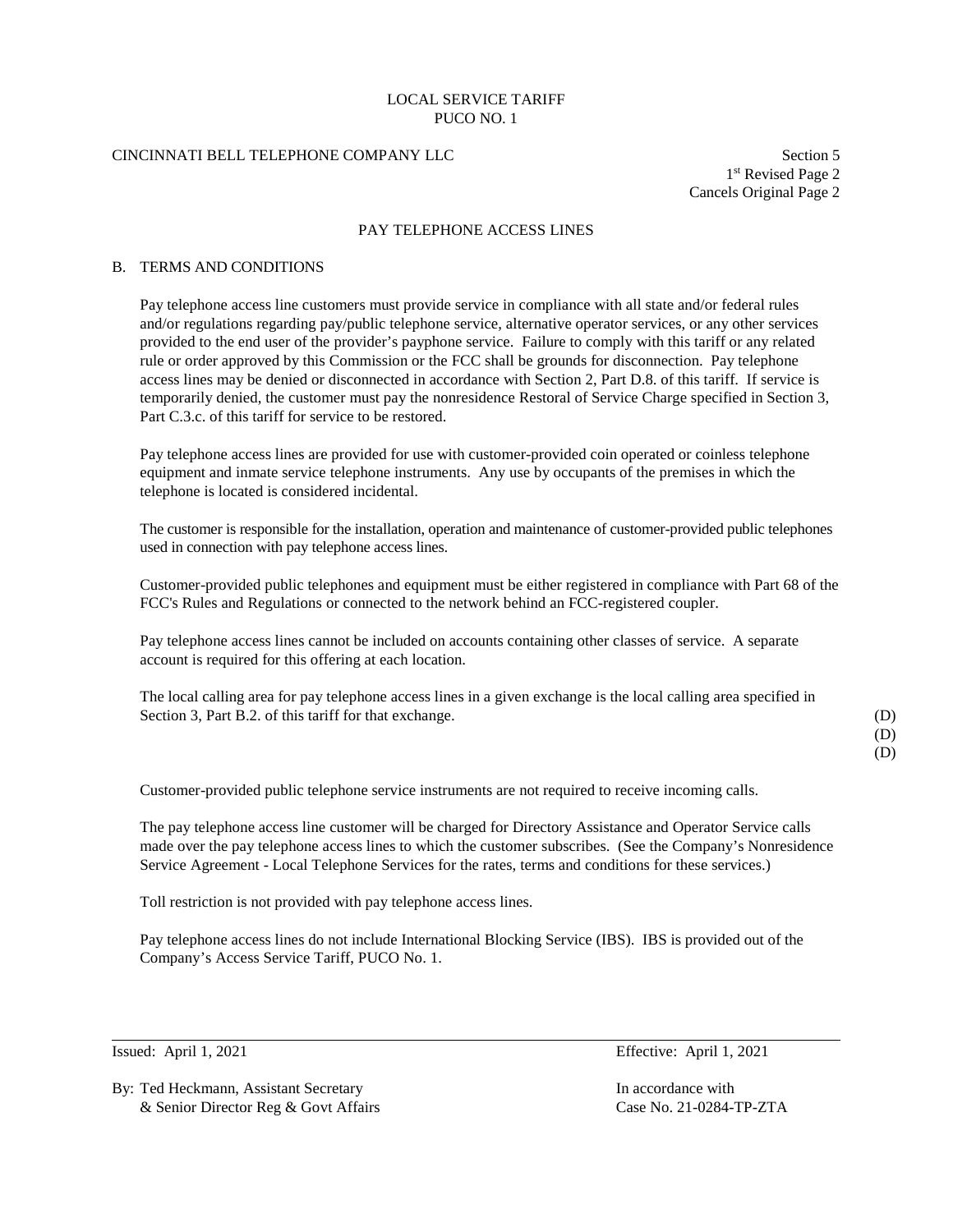# CINCINNATI BELL TELEPHONE COMPANY LLC Section 5

Original Page 3

### PAY TELEPHONE ACCESS LINES

#### B. TERMS AND CONDITIONS (Continued)

Directory listings are not provided with pay telephone access lines.

The customer will be responsible for payment of a Maintenance of Service Charge as specified in the Company's Nonresidence Service Agreement - Local Telephone Services for visits by a Company employee to the service location when a service difficulty or trouble report results from customer-provided equipment or facilities.

Other service options normally provided are available at normal nonresidence charges where such services are technically feasible.

By: Ted Heckmann, Assistant Secretary **In accordance with** In accordance with and Managing Director, Regulatory Affairs Case No. 11-2990-TP-ATA

Issued: May 16, 2011 **Effective: May 16, 2011**